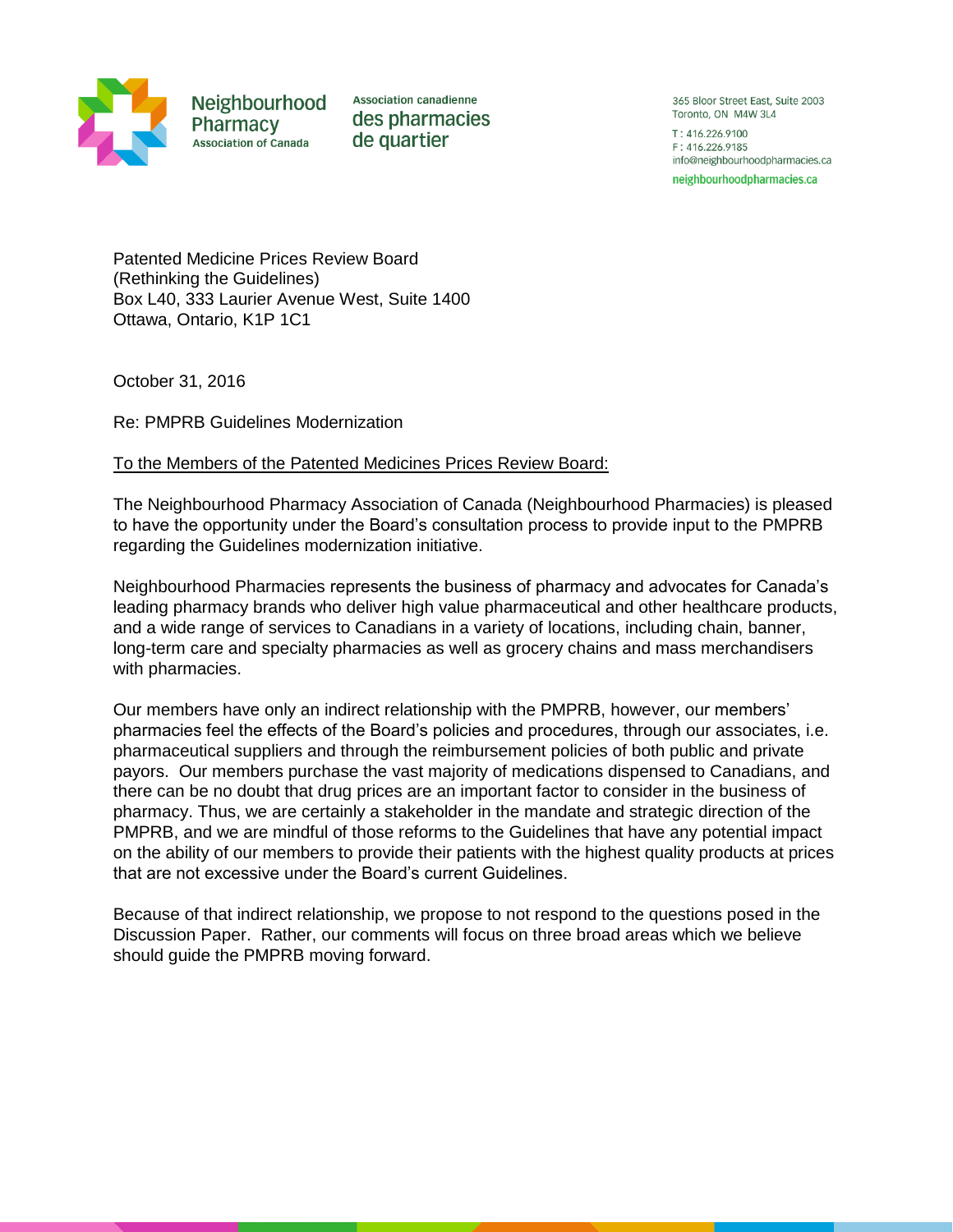## Avoid Duplication

Canadians are best served when there is little overlap or duplication between government agencies, and PMPRB is no exception to this rule. In particular, we draw the Board's attention to the roles of the Canadian Agency for Drugs and Technology in Health (CADTH) and the Institut national d'excellence en santé et en services sociaux (INESSS). Both of these organizations evaluate new drugs against current therapies from a cost and clinical benefit perspective. The health technology assessments they perform draw upon their expertise in this field, and their listing recommendations are highly valued by public payors. PMPRB should avoid duplicating the role of these organizations by also conducting detailed health technology assessments or therapeutic evaluations.

In 2010, the pan-Canadian Pharmaceutical Alliance (pCPA) was formed to help provincial drug plans negotiate jointly with pharmaceutical manufacturers. These negotiations build upon the recommendations of CADTH and INESSS and lead ultimately to listing decisions. Although it is understood that, as the Board has pointed out, that public list prices have become increasingly unreliable due to confidential discounts and rebates to public payors, we believe that drug plans, through the pCPA, are best able to engage in the negotiation process, and PMPRB should take care not to duplicate this process.

The core competency of PMPRB – comparative international drug pricing – is a unique and vital expertise that complements the roles of the organizations mentioned above. PMPRB can efficiently support these roles by ensuring that prices of single source patented medicines are reasonable by comparison with international prices. By focusing on this core competency, PMPRB will avoid overlap and duplication with other government agencies, and will ensure that Canadians receive the best value from their government.

# The Emphasis on Affordability

We have concerns about the emphasis on affordability in the PMPRB 2015-2018 Strategic Plan. Implicit in any definition of affordability is an understanding of the willingness and ability to pay, and the ability to decide who should receive access to a drug and under what conditions. It implies influence over the cost sharing between drug plans and plan members in the form of deductibles, co-pays, and income testing mechanisms. All of these factors determine whether a patient experiences a drug as "affordable". Furthermore, "affordability" is a subjective concept that is highly personal and likely to change over time. What is affordable for one person, may not be affordable for another. Ultimately, given the variables described above, affordability is extremely difficult to measure, and therefore has very little utility as a strategic objective.

We believe that affordability is an issue of access and drug plan design. Only public and private drug plans can determine who has access to a new drug, how much they should be expected to pay, and whether the costs of a new drug can be borne within their budget. Furthermore, PMPRB does not possess the information or expertise to make an assessment of affordability for a new drug. We believe that the PMPRB is overstepping its mandate by emphasizing affordability in its vison statement and strategic plan.